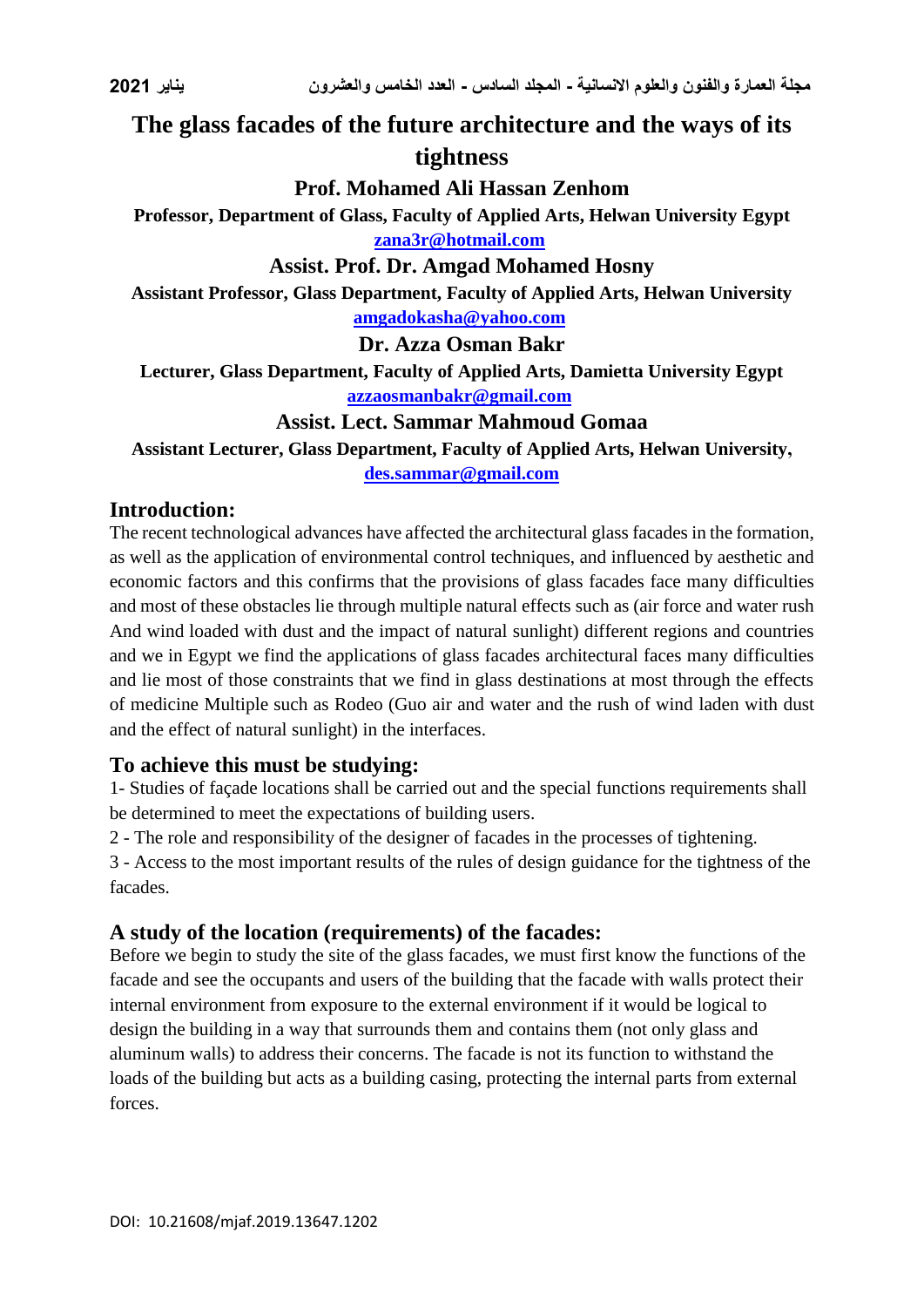# **Results**:

The research found that glazing in the glass facade depends on several tests that must be achieved to give the most comprehensive systems.

1- Testing (climate - shading devices - energy conservation - air and water leakage)

2 - Glazing test and renewable energy through the photovoltaic matrix and solar cells.

# **Recommendations:**

1- Considerations of technology and its impact on future architecture in general and the thought of design and provisions of facades in particular of fertile and modern topics, which is still not clear the extent to which it will reach us and to what extent we will benefit from it, and therefore it is recommended to pay attention to it as an effective contemporary technology, and increase and intensify studies in their applications And their possibilities.

2 - The strength of the technology of glass design and implementation in the facades is to achieve direct communication through nature to take advantage of them to the fullest extent possible and activate these possibilities and study how to achieve compatibility between the building and its users and its surrounding environment through the development of design thought and interaction systems for raw materials used in the building to achieve a high efficiency and effective interface.

3 - The study recommends the use of the results of this research when building urban communities in Egypt commensurate with the natural environment and its elements and the application of considerations to achieve an ecological glass architecture appropriate to the Egyptian environment and in accordance with the benefit of the characteristics of that environment and provisions against negative and harmful.

#### **References:**

1- Al Shemy, Hesham Galal, Technologia Al Benaa' – Manhag le Qyas w Rafee' AL Kafaa'a Al Aqtsadia" Resalet Majester, Game'at aL Kahira. 2007

2- Elewa, Maha Bakry : Taa'ser Al Monakh Ala Tasmim Al Gholaf Al Kharegy Le Al Mabna" Resalet Majester, Game'at aL Kahira.

3- Al Desouki, Ahmed Atef " Al Elaka Al Takamolia Ben Masader Al Taqa Al Tabee'ia w Al Tawafek Al Be2y " Resalet Majester, Game'at Ain Shams. 2013

1. Ritter. \_A(2007). "Smart Materials in architecture, interior architecture and design".

Springer Science & Business Media, Birkhauser, Berlin,Germany.

2. Forbes Peter," Self-Cleaning Materials"The Lotus Plants Magnificent Ability to Repel Dirt has Inspired a Range of Self-Cleaning and Antibacterial Technologies that may also help Control Microfluidic"Lab-on-a- chip" Devices,2OO8,Scientific American,INC.

3. Schaal R. "Curtain Walls - Design Manual" Reinhold New York

4. Peter, J "Design with glass volume 1 " Reineold Publishing Corporation 'U.S.A

- 5. Weathertightness remediation project stages.pdf
- 6. weathertightness-remediation.pdf
- 7. Build-131-21-DesignRight-RemediationOfLeakyBuildings.pdf
- 8. Brian Edwards. \*"Sustainable Architecture" Architecture.'Press (1999).
- 9. Michael Meltzer, "Passive and Active Solar Heating Technology"
- 10. Catherine Sleessor "Eco-Tech" Thomes and Hudson London